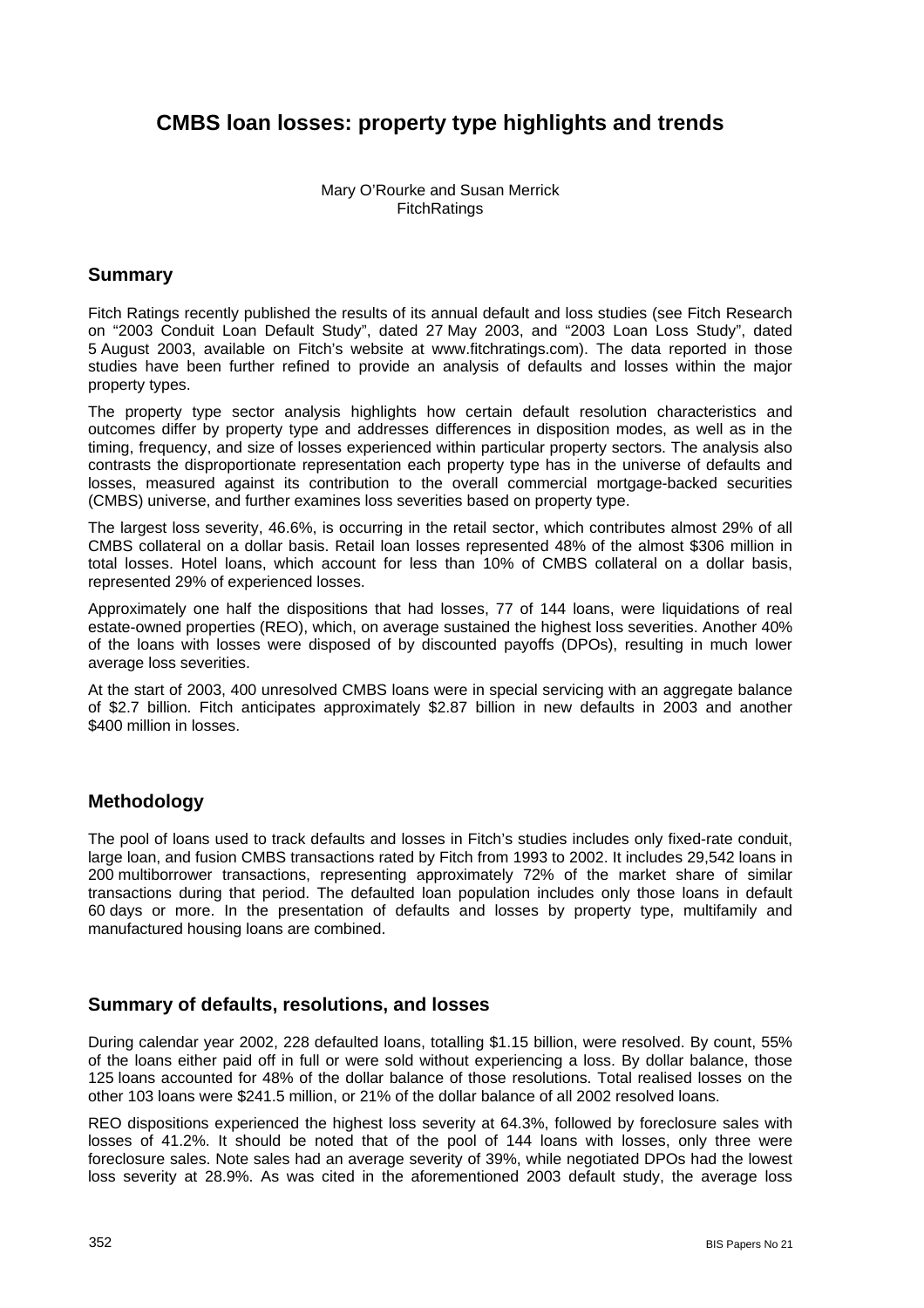severity for loans held in special servicing for 24 months or more was 62%, up from 42.4% in the previous Fitch study.

Cumulatively, of the almost 30,000 loans in the conduit universe in this study, 807 experienced at least one period of default. Those loans represent a 2.66% default rate by dollar balance and a 2.73% default rate by loan count. Cumulative losses totalling \$305.9 million were realised in 144 of the total 416 resolutions of defaulted loans, representing 0.17% of the \$177.2 billion of original loan balances in the CMBS transactions in this study and 14.9% of the original loan balance of the 416 resolved defaulted loans.

On a cumulative basis, REO dispositions experienced an average 51.6% loss severity, foreclosure sale losses 41.2%, losses on note sales 39%, and DPO resolutions 27.1%. As noted in Fitch's previous 2003 loss study, although it appears DPO dispositions result in lower losses than REO dispositions, loans resolved through DPOs likely reflect higher quality assets with upside potential.

### **Resolutions and dispositions by property type**

#### **Multifamily resolutions**

In the multifamily sector, 112 loans totalling \$366.2 million were resolved, with 70% of the loans either becoming current or paying off in full. On average, multifamily loans were resolved in 19.1 months, the longest period of the four core property types. Of the multifamily loans resolved, 29, or 26.8% on a dollar basis, had realised losses averaging 30.6%. On a dollar basis, 68.8% of the multifamily loans were REO liquidations that experienced an average loss of 33.8%. DPO resolutions experienced an average loss of 23.2%. Losses on note sales, accounting for 17.6% of the multifamily resolution dollar amount, averaged 24.2%.

#### **Retail resolutions**

While the number of retail loan resolutions was only slightly more than in the multifamily cohort, 119 versus 112, the dollar balance of retail resolutions far exceeded the balance of each of the other property types (\$683 million). On average, retail loans were resolved in 15.7 months.

On a dollar basis, 48.4% of retail resolutions experienced losses averaging 46.6%, the highest loss severity of any property type. By dollar amount, DPO resolutions accounted for 60.9% of retail resolutions and experienced an average loss of 33.5%. REO liquidations, making up almost 36% of retail dispositions, experienced an average loss of 64.7%. The highest losses, at 82.4%, occurred among note sale dispositions, representing only 3.2% of retail dispositions.

#### **Office resolutions**

While office loans represent almost 21% of the dollar balance of CMBS collateral in this study, the third largest share behind retail and multifamily, this property type has experienced the fewest defaults and the lowest loss severity to date. The 22 resolved office loans represented just 3.9% on a dollar basis of all 416 default resolutions. Almost 73% of defaulted office loans became current. Six loans, representing almost 41% of the office loan defaults on a dollar basis, experienced losses averaging 22%. Office resolutions were the speediest of any property type, averaging 15 months. Three loans resolved by note sales experienced an average loss of 23.3%, while DPO liquidations realised average losses of 14.4% and REO resolutions 29.4%.

Fitch has a guarded outlook on office loans for the near future. Both the number of office loan defaults and the size of the losses taken by resolved office loans are expected to increase.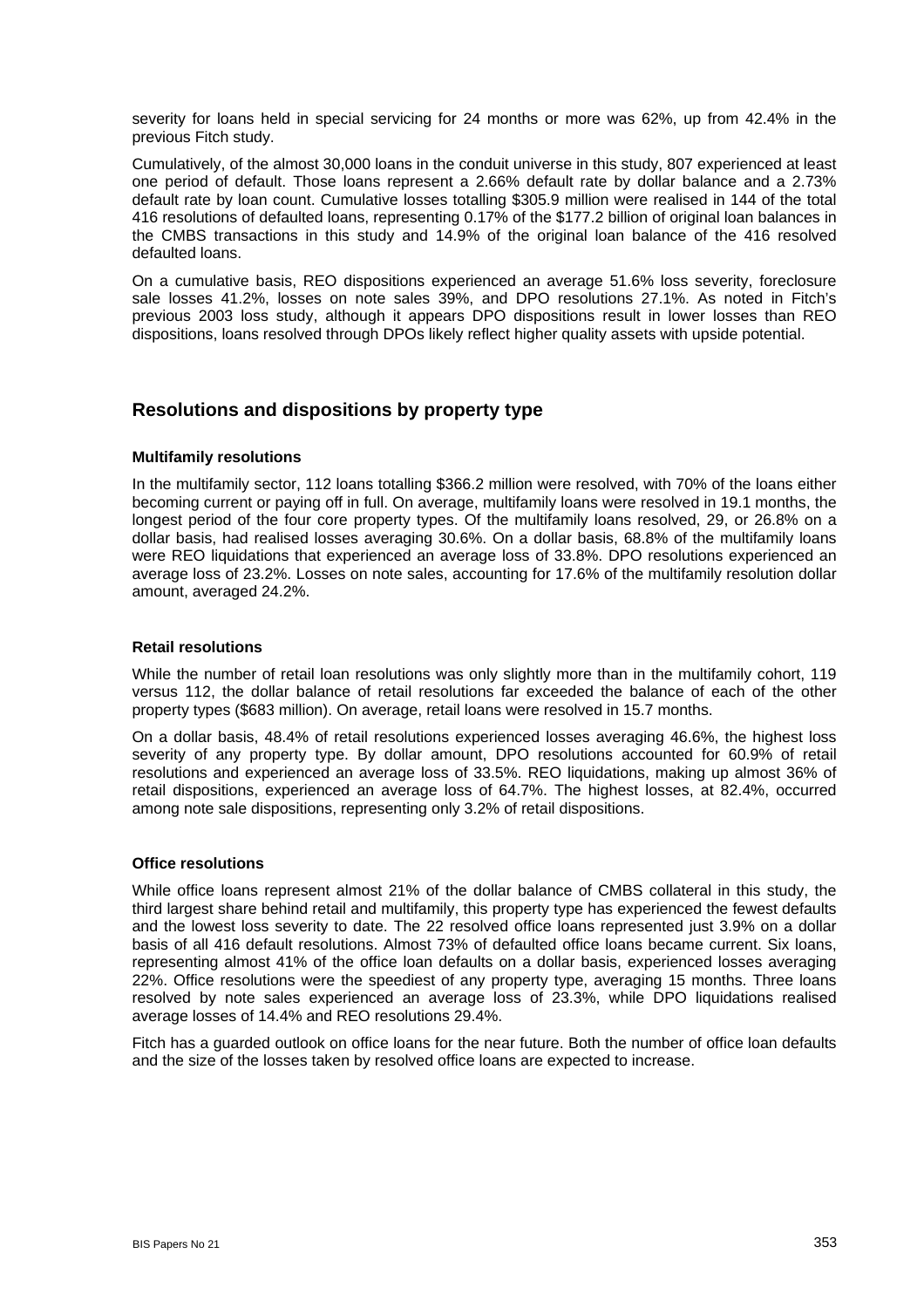| As of 31 December 2002         |                    |        |               |                   |       |                    |                    |  |  |
|--------------------------------|--------------------|--------|---------------|-------------------|-------|--------------------|--------------------|--|--|
|                                | <b>Multifamily</b> | Retail | <b>Office</b> | <b>Industrial</b> | Hotel | <b>Health care</b> | Other <sup>1</sup> |  |  |
| <b>Resolved loans</b>          |                    |        |               |                   |       |                    |                    |  |  |
| Number of loans                | 112                | 119    | 22            | 28                | 97    | 19                 | 19                 |  |  |
| Original loan balance (\$)     | 366.2              | 683.0  | 79.6          | 109.8             | 430.7 | 285.5              | 91.6               |  |  |
| Average months to disposition  | 19.1               | 15.7   | 15.0          | 17.9              | 16.7  | 33.6               | 15.1               |  |  |
| <b>Loans with losses</b>       |                    |        |               |                   |       |                    |                    |  |  |
| Number of loans                | 29                 | 42     | 6             | $\overline{7}$    | 49    | 7                  | 4                  |  |  |
| Loss balance $(\$)$            | 30.1               | 148.0  | 7.1           | 8.6               | 89.5  | 18.8               | 3.6                |  |  |
| Property type with losses (%)  | 26.8               | 46.5   | 40.7          | 18.4              | 20.8  | 10.3               | 3.8                |  |  |
| Property type average loss (%) | 30.6               | 46.6   | 22.0          | 36.2              | 46.0  | 40.8               | 10.6               |  |  |
|                                |                    |        |               |                   |       |                    |                    |  |  |

#### **Cumulative resolutions by property type**

 $1$  Includes various nontraditional property types.

#### **Industrial resolutions**

On a dollar basis, industrial loans make up only 6.8% of all CMBS collateral and 6.7% of defaults resolved in this study. As of year-end 2002, 28 defaulted industrial loans, totalling \$109.8 million, had been resolved with seven loans experiencing losses averaging 36.2%. Those seven loans represent only 18.4% on a dollar basis of the resolved industrial loans, almost 82% of which became current or paid off without losses. By balance, 37.7% of the loans with losses were resolved through REO dispositions, experiencing a loss severity of 52.1%. The remaining loans were resolved by DPOs, experiencing an average loss of 25.3%. Fitch's outlook for industrial loans is similar to that for office loans; however, because industrial loans make up a relatively small portion of CMBS collateral, the anticipated rise in defaults and losses is expected to have less of an impact on total CMBS losses.

#### **Hotel resolutions**

A total of 97 defaulted hotel loans, with a collateral balance of \$430.7 million, had been resolved by year-end 2002, the second largest group on a dollar basis behind retail. Of the total defaulted loans, 42.4% were resolved by either becoming current or paid in full. The 49 loans with losses, which on a dollar basis represented 20.8% of the resolved hotel loans, experienced average losses of 46% and took 16.7 months to resolve. REO liquidations accounted for 39.6% of the dispositions by dollar balance and experienced losses averaging 76.2%. Loans resolved by DPOs, roughly half the dispositions, experienced average losses of 24.1%. Hotel loans account for less than 9% of the collateral in this study. Because Fitch often does not rate hotel-only transactions, the relatively small hotel collateral contribution in this pool may understate the impact of hotel losses on the larger CMBS conduit universe. Hotel properties continue to be the most vulnerable to market changes.

#### **Health care resolutions**

In the health care sector, 19 defaulted loans totalling \$285.5 million were resolved, with 57.9% becoming current. Seven loans, which only represented 10.3% of the dollar balance of resolved health care loans, experienced average losses of 40.8%. Health care loans took an average of 33.6 months to resolve, more than twice the time of most other property types. No health care loans were resolved through DPOs. By loan balance, 84% were resolved by REO liquidations, experiencing an average loss of 41.5%. The loss for health care loans disposed of through note sales was 73.6% and through foreclosure, 20.5%. Health care loans make up only 2.54% of CMBS collateral and, as such, are overrepresented in the group of loans with losses representing more than 6% of the total balance of losses. Nonetheless, the current decline in health care loan contributions to CMBS is expected to continue, minimising the impact this property type will have on CMBS performance in the long term.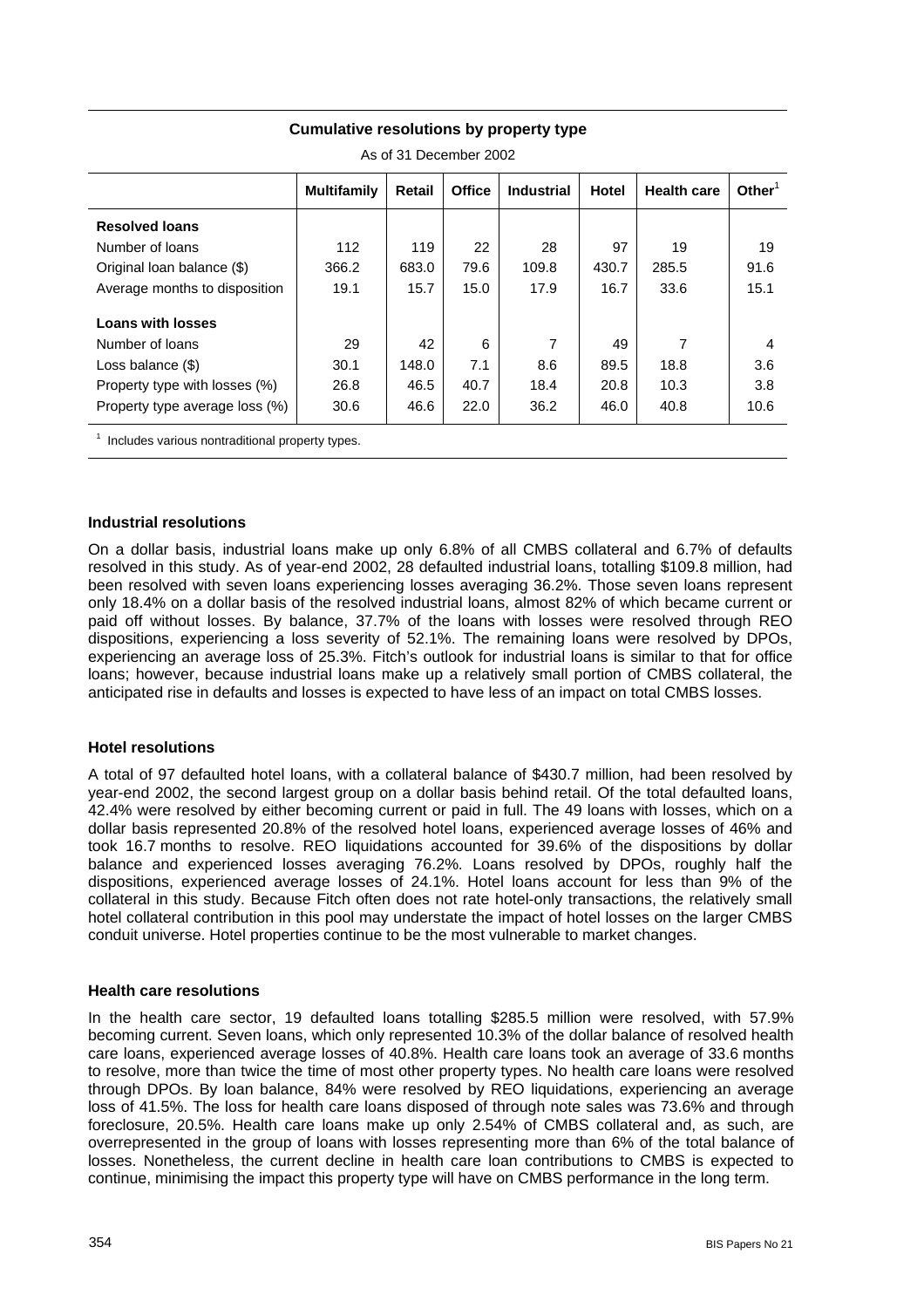### **Cumulative dispositions by property type - disposition method**

|                                       | Multi-<br>family | <b>Retail</b> | <b>Office</b>  | <b>Industrial</b> | <b>Hotel</b>   | <b>Health</b><br>care | Other          | <b>Total</b><br>no of<br>loans | % of<br>dispositions |
|---------------------------------------|------------------|---------------|----------------|-------------------|----------------|-----------------------|----------------|--------------------------------|----------------------|
| No of<br>liquidated<br>REO assets     | 20               | 16            | 1              | $\overline{4}$    | 23             | 5                     | $\overline{2}$ | 71                             | 49.31                |
| % of original<br>PT balance           | 68.8             | 35.9          | 37.2           | 37.3              | 39.6           | 84.0                  | 50.0           | $\qquad \qquad -$              |                      |
| WA loss on<br>original<br>balance (%) | 33.8             | 64.7          | 29.4           | 52.1              | 76.2           | 41.5                  | 37.5           | $\overline{\phantom{0}}$       |                      |
| No of<br>discounted<br>payoffs        | 5                | 25            | $\overline{2}$ | 3                 | 20             | $\mathbf 0$           | $\overline{2}$ | 57                             | 39.58                |
| % of original<br>PT balance           | 13.5             | 60.9          | 39.5           | 62.7              | 50.5           | 0.0                   | 50.0           | $\qquad \qquad -$              |                      |
| WA loss on<br>original<br>balance (%) | 23.2             | 33.5          | 14.4           | 25.3              | 24.1           | 0.0                   | 20.5           | —                              |                      |
| No of<br>foreclosures                 | $\mathbf 0$      | $\Omega$      | 0              | $\mathbf 0$       | $\overline{2}$ | 1                     | $\mathbf 0$    | 3                              | 2.08                 |
| % of original<br>PT balance           | 0.0              | 0.0           | 0.0            | 0.0               | 3.3            | 10.4                  | 0.0            | $\qquad \qquad -$              |                      |
| WA loss on<br>original<br>balance (%) | 0.0              | 0.0           | 0.0            | 0.0               | 58.6           | 20.5                  | 0.0            | $\overline{\phantom{0}}$       |                      |
| No of note<br>sales                   | $\overline{4}$   | 1             | 3              | $\mathbf 0$       | $\overline{4}$ | 1                     | $\Omega$       | 13                             | 9.03                 |
| % of original<br>PT balance           | 17.6             | 3.2           | 23.3           | 0.0               | 6.6            | 5.6                   | 0.0            | $\qquad \qquad -$              |                      |
| WA loss on<br>original<br>balance (%) | 24.2             | 82.4          | 23.3           | 0.0               | 32.8           | 73.6                  | 0.0            | $\overline{\phantom{0}}$       |                      |

As of 31 December 2002

REO - real estate owned; PT - property type; WA - weighted average.

## **Proportional property type contributions**

With a combined contribution of 76%, the CMBS universe is dominated with collateral from the retail. multifamily (including manufactured housing), and office sectors. The retail sector, which makes up almost 29% of the CMBS universe, maintains an almost proportionate share of the default universe. However, in the loss universe, retail loans account for more than 48% of CMBS realised losses and have the highest property type weighted average loss, 46.6%.

Hotel loans, which make up 8.8% of CMBS collateral, account for more than 29% of the defaulted loan balance and represent roughly the same disproportionate share of the loss universe. Hotel loans are experiencing, on average, realised losses of 46%. On the other hand, multifamily loans, while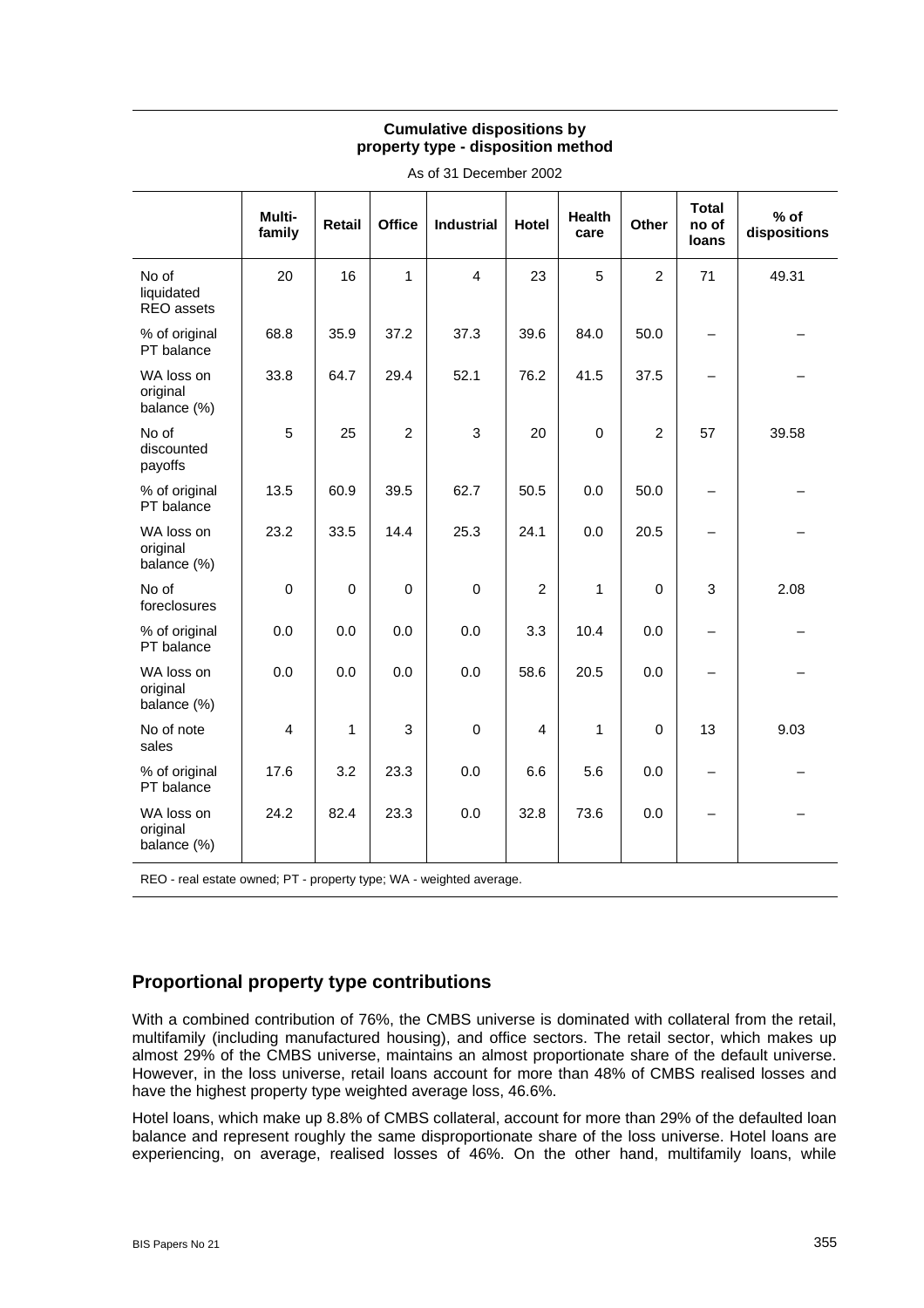accounting for more than 26% of all CMBS collateral, are significantly underrepresented in the default and loss universes.

The under representation of the office and industrial sectors in the default and loss universes is expected to change over the next 18-24 months, as both sectors continue to demonstrate increased defaults and losses. The health care sector, with disproportionately high defaults and losses, will likely remain a small contributor to CMBS collateral, but Fitch expects that it will continue to be overrepresented in both the default and loss universes for some time. Health care facilities, as is the case with hotels, are operating business subject to acute vulnerability to market events.

| Proportional property type contributions                    |                                           |                                       |                                  |                                                |  |  |  |  |  |
|-------------------------------------------------------------|-------------------------------------------|---------------------------------------|----------------------------------|------------------------------------------------|--|--|--|--|--|
| %, As of 31 December 2002                                   |                                           |                                       |                                  |                                                |  |  |  |  |  |
| <b>Property type</b>                                        | <b>Balance of</b><br><b>CMBS</b> universe | Defaults in total<br>default universe | Losses in total<br>loss universe | <b>WA loss</b><br>severity by<br>property type |  |  |  |  |  |
| Multifamily                                                 | 26.38                                     | 13.97                                 | 9.84                             | 30.61                                          |  |  |  |  |  |
| Retail                                                      | 28.98                                     | 28.01                                 | 48.37                            | 46.60                                          |  |  |  |  |  |
| Office                                                      | 20.62                                     | 6.66                                  | 2.33                             | 21.98                                          |  |  |  |  |  |
| Industrial                                                  | 6.80                                      | 4.45                                  | 2.82                             | 36.18                                          |  |  |  |  |  |
| Hotel                                                       | 8.82                                      | 29.41                                 | 29.26                            | 45.98                                          |  |  |  |  |  |
| Health care                                                 | 2.54                                      | 13.73                                 | 6.15                             | 40.82                                          |  |  |  |  |  |
| Other                                                       | 5.87                                      | 3.76                                  | 1.23                             | 10.75                                          |  |  |  |  |  |
| Average loss severity -<br>core property types <sup>1</sup> |                                           |                                       |                                  | 33.84                                          |  |  |  |  |  |
| Average loss severity -<br>all property types               |                                           |                                       |                                  | 33.27                                          |  |  |  |  |  |

CMBS - commercial mortgage-backed securities; WA - weighted average.

 $1$  Include multifamily, retail, office and industrial properties.

The table above presents a summary of how each property type has performed in CMBS compared with other property types. It summarises default and loss history within each property type, as well as each property type's weighted average loss severity.

## **Defaults and losses in each property type universe**

On a dollar basis, more than 14% of all health care collateral has experienced defaults. Total experienced losses in that sector represent 0.42% of all health care collateral. In the hotel sector, 8.9% of collateral has defaulted, but 0.57% has taken losses, the highest percentage of any property type sector. Retail loans, which account for such a disproportionate portion of the loss universe, have experienced defaults in 2.57% of collateral and losses of 0.29%. The remaining property types have all experienced less than a 0.1% loss in their total collateral. Overall, of the \$177.2 billion in CMBS loans in this study, loans totalling \$4.7 billion have defaulted at least once (2.66% of the collateral), with only 0.17% (\$305.9 million) in realised losses. The 144 loans that experienced losses had original loan balances totalling \$748 million. Almost 41% of that original loan balance, \$306 million, was lost in the resolution of those defaulted loans.

The weighted average loss severity for all property types is 33.3%. For core properties, including multifamily, retail, office, and industrial loans, the weighted average loss is 33.8%.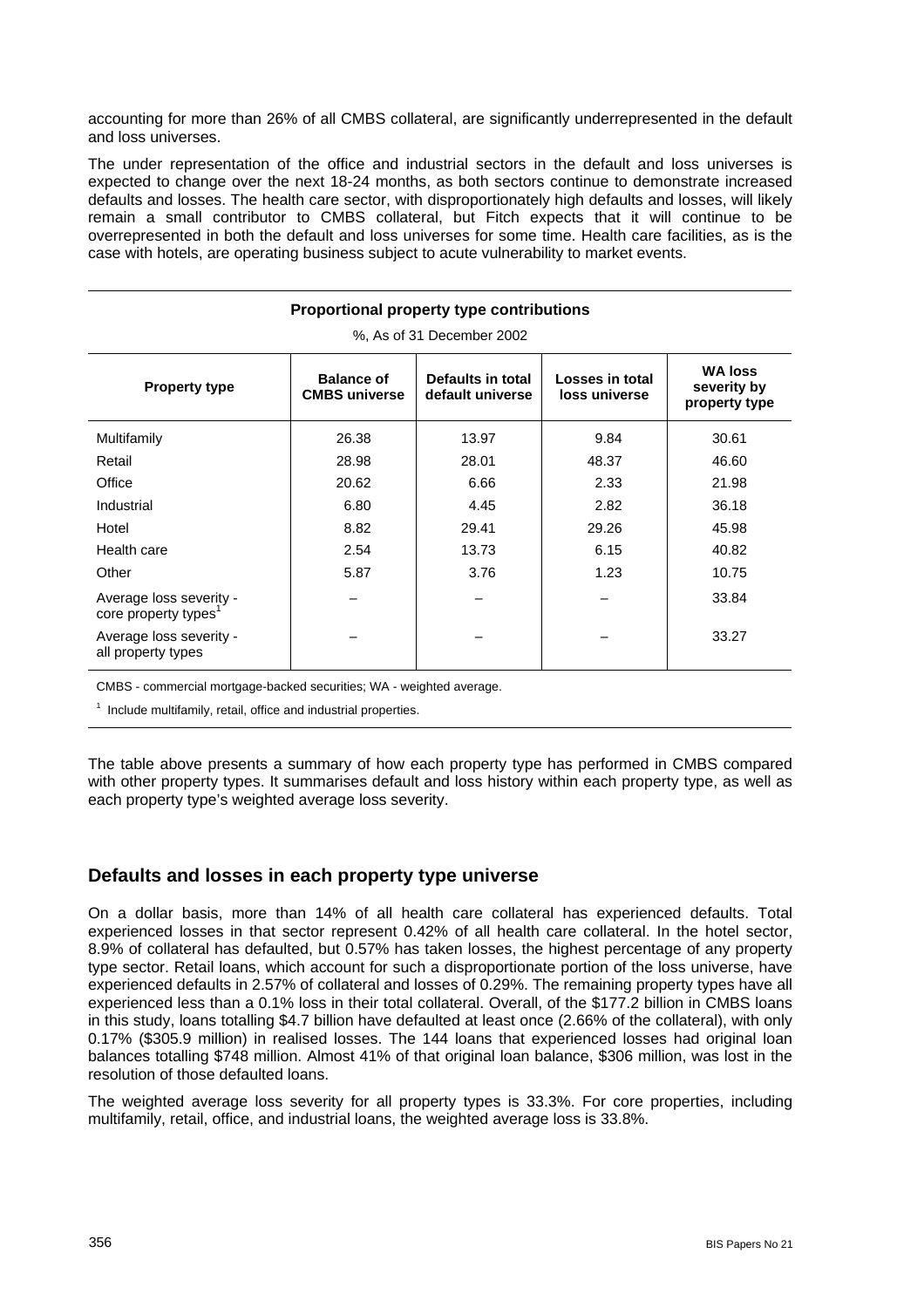#### **Defaults and losses by property type**

| Property<br>type                         | <b>Balance</b><br>of CMBS<br>universe<br>(\$bn) | No of<br>loan<br>defaults | <b>Default</b><br>balance<br>(\$m) | $%$ of<br>defaults<br>by<br>property<br>type | No of<br>loans<br>with<br>losses | Original<br>balance<br>loans<br>with<br>losses<br>(\$m) | <b>Balance</b><br>of<br><b>losses</b><br>(\$m) | Loss as<br>%<br>property<br>type<br>universe | <b>Property</b><br>type<br>contribution<br>to loss<br>universe (%) |
|------------------------------------------|-------------------------------------------------|---------------------------|------------------------------------|----------------------------------------------|----------------------------------|---------------------------------------------------------|------------------------------------------------|----------------------------------------------|--------------------------------------------------------------------|
| Multifamily                              | 46.7                                            | 185                       | 658.8                              | 1.41                                         | 29                               | 98.4                                                    | 30.1                                           | 0.06                                         | 9.84                                                               |
| Retail                                   | 51.3                                            | 210                       | 1,320.7                            | 2.57                                         | 42                               | 317.6                                                   | 148.0                                          | 0.29                                         | 48.37                                                              |
| Office                                   | 36.5                                            | 58                        | 314.2                              | 0.86                                         | 6                                | 32.4                                                    | 7.1                                            | 0.02                                         | 2.33                                                               |
| Industrial                               | 12.1                                            | 53                        | 209.9                              | 1.74                                         | 7                                | 23.8                                                    | 8.6                                            | 0.07                                         | 2.82                                                               |
| Hotel                                    | 15.6                                            | 207                       | 1,386.5                            | 8.87                                         | 49                               | 194.8                                                   | 89.5                                           | 0.57                                         | 29.26                                                              |
| Health<br>care                           | 4.5                                             | 61                        | 647.5                              | 14.41                                        | 7                                | 46.1                                                    | 18.8                                           | 0.42                                         | 6.15                                                               |
| Other $1$                                | 10.4                                            | 33                        | 177.4                              | 1.71                                         | $\overline{4}$                   | 34.9                                                    | 3.8                                            | 0.04                                         | 1.23                                                               |
| <b>Total</b>                             | 177.2                                           | 807                       | 4,715.1                            | -                                            | 144                              | 748.0                                                   | 306.0                                          | 0.17                                         |                                                                    |
| Defaults as % of originations            |                                                 | 2.66                      |                                    |                                              |                                  |                                                         |                                                |                                              |                                                                    |
| Losses as % of original loan<br>balances |                                                 |                           | 0.17                               |                                              |                                  |                                                         |                                                |                                              |                                                                    |

As of 31 December 2002

Note: Numbers may not add due to rounding.

 $1$  Includes various nontraditional property types.

The table on page 5 summarises, by dollar balance and number of loans, the default and loss experience of each property type in the CMBS universe.

## **Problem loan pipeline**

At the close of 2002, 400 unresolved CMBS loans were in special servicing - 261 delinquent loans, 42 loans with pending foreclosures, and 97 loans that were already REO properties. The total balance of those loans was \$2.7 billion, 60% of which consists of hotel (\$950.7 million) and retail (\$682.6 million) loans. Also included in that pool were 52 loans that, at that time, had been in special servicing for longer than 24 months.

In the second quarter of this year, the Fitch Loan Delinquency Index grew to 1.62%, a 23 basis point (bp) increase over first-quarter 2003. Based on ongoing performance analytic efforts, Fitch expects to see similar increases in the loan delinquency index in the third and fourth quarters of 2003, with an overall CMBS delinquency of 2% by year-end. In all, Fitch anticipates an additional \$2.87 billion of loan defaults for the year. Furthermore, a preliminary evaluation of completed 2003 resolutions indicates that losses have increased by almost \$300 million thus far, almost doubling the amount of losses on the books when the year started.

## **Forecast**

Using the various property-specific default and loss rates that have been generated by the loss study, as well as the data gathered from ongoing performance analytics, Fitch estimates that final losses for 2003 will total around \$400 million. Within the various property sectors, Fitch expects defaults in the multifamily, office, and industrial sectors to continue rising and that losses, on a percentage basis, will